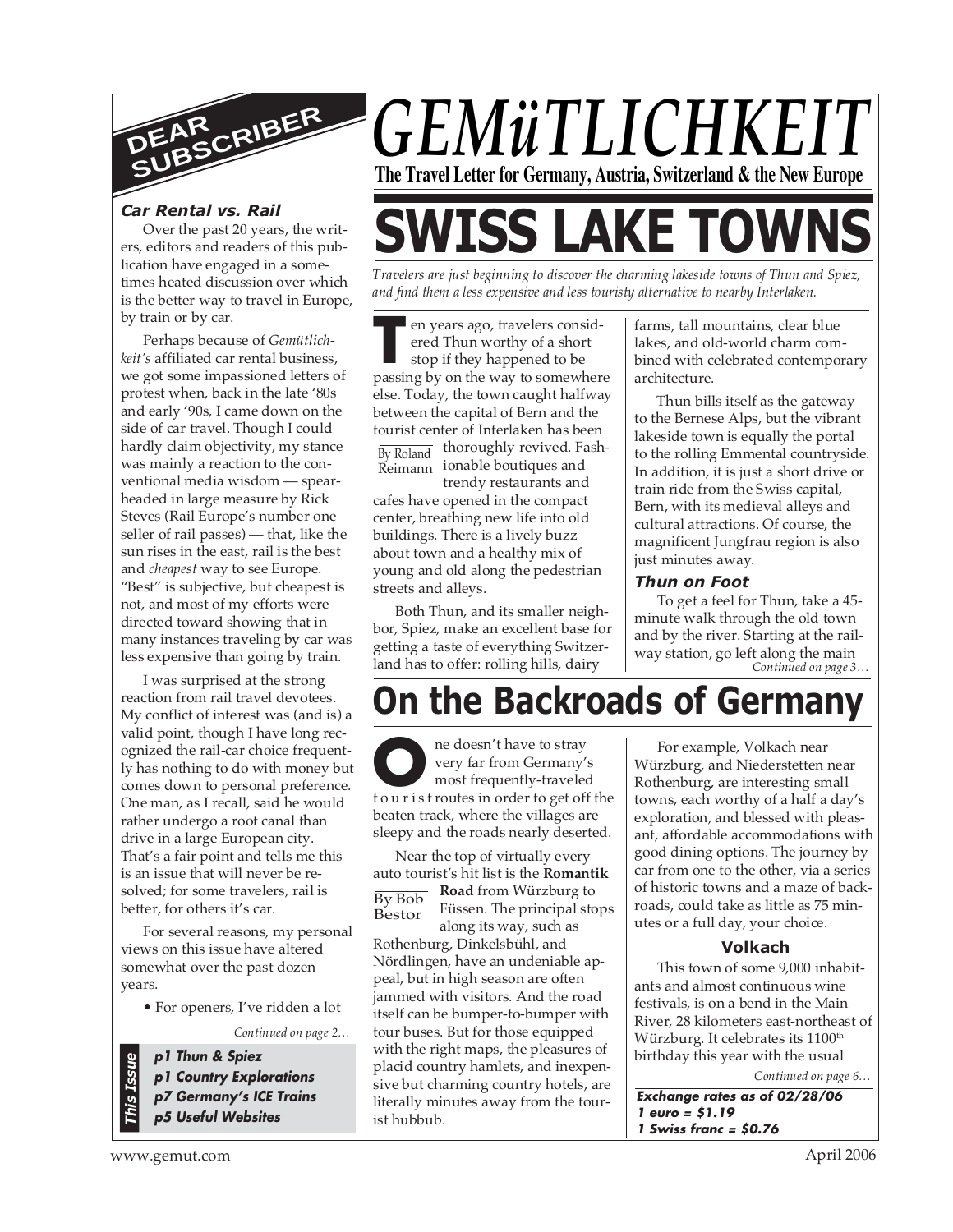## *DEAR SUBSCRIBER Continued from page 1*

of trains during that period. With age, I find I approach the prospect of a hard day's drive from, say, Hamburg to Frankfurt, with little enthusiasm. Soon after it went into service in 1991, I began to rely more and more on Germany's great ICE service for longer trips, and a Hamburg-Frankfurt run became a pleasure, not a chore. Then about 10 years ago I started to realize that, for travel in Switzerland, I could do without a car entirely and instead rely on the magnificent Swiss Transport System, anchored, of course, by its 1800-station rail network.

• The relationship between the cost of rail passes and rental cars changed — dramatically. In 1998, a five-day, second class German Twin Pass cost \$282 for two persons and the base price for a rental car in the compact category (4 doors, air) for one week in Germany was \$106, including value added tax. Today, that same five-day German rail pass for two persons costs \$338, a 20% increase. The price for the compact car, however, is now \$208, a 96% increase. In addition, gas in Germany in 1998 was about \$3.50 per gallon. Today it's around \$5.50.

• In the last few years, Rail Europe has introduced a wide variety of rail passes that cater to the traveler who is no longer interested in the Copenhagen-Paris-Munich-Vienna-Rome-in-14-days style of travel, and wants to explore a much smaller geo-

every effort is made to provide correct information, the publishers can make

*POSTMASTER: SEND ADDRESS CHANGES TO:* Gemütlichkeit, 288 Ridge Road., Ashland OR 97520

graphic area. Now available are many two, three, four and five-country passes that offer a flexibility and cost-effectiveness that didn't exist just a few years ago. Example: in 1998 the traveler who wanted to see just Germany and Austria by rail had to either purchase the 17-country Eurail pass or buy a Germany pass *and* an Austria pass. Now, in 2006, a new Germany-Austria pass is available.

From a cost standpoint, the railrental car choice is a closer call than ever. There are few absolutes and personal preference plays a much greater role. Eight years ago, the choice for two people traveling in Germany was a no-brainer: a compact car for two weeks cost \$212 plus \$100 for fuel, total \$312. The secondclass rail pass was \$282 but provided only five days travel during the twoweeks, whereas the car was at the renter's beck and call 24/7 for 14 days. Today, however, that same car and fuel are about \$550 (\$390 for the car, \$160 for the fuel) vs. a five-day rail cost of \$338. Five days won't be enough travel days in a two-week period, so a more realistic number might be eight days for \$452. The picture gets murky for those who want to travel first-class, as the eightday Twin pass is \$600.

For those who plan to visit three countries, the equation is different and, assuming it's picked up in Germany, the rental car option looks much more favorable. With added fuel to cover more ground, the car is now about \$600 for two weeks. But

the three-country Eurail Select Saver pass for two persons is \$650 for only five days of train rides, \$720 for six days, and \$856 for two. If four persons are traveling together, the rental is the clear choice— at least from the standpoint of cost.

(Not taken into account in the foregoing are parking fees for car travel or taxis and other public transport for rail travel.)

Your own car-rail choice should be made only after careful consideration of all the factors: countries to be visited, where the rental car will be picked up and dropped off, size of the traveling party, type of car needed, number of travel days required, first or second-class rail, and, of course, personal preference. For those who can afford it, a combination of rail and car often works best; rail for the long trips and a car (or cars) for exploring the countryside.

So where do I stand now on the

*Continued on page 8…*

## **Using Gemütlichkeit**

• Hotel prices listed are for one night. Discounts are often available for longer stays.

• All hotel prices include breakfast unless otherwise noted.

• Local European telephone area codes carry the "0" required for in-country dialing. To phone establishments from outside the country, such as from the USA, do not dial the first "0".

## **Logging on to Our Website**

Back issues in text format from January 1993, except for the most recent 12, are available free to subscribers only at www.gemut.com (click on "Members"). To access the issues, enter the user name and password published in this space each month. The new codes are:

User Name: **nuun** Password: **3976**

| <b>GEMÜTLICHKEIT</b><br>Vol. 20, No. 3                                                          |                                                                                                                                                                                                                                                                                                                                                                                         | <b>HOTEL RESTAURANT RATING KEY</b>                                                                                        |                                           |                                                                                                                                |                                                                           |
|-------------------------------------------------------------------------------------------------|-----------------------------------------------------------------------------------------------------------------------------------------------------------------------------------------------------------------------------------------------------------------------------------------------------------------------------------------------------------------------------------------|---------------------------------------------------------------------------------------------------------------------------|-------------------------------------------|--------------------------------------------------------------------------------------------------------------------------------|---------------------------------------------------------------------------|
| April 2006                                                                                      | The Travel Letter for Germany, Austria, Switzerland & the New Europe                                                                                                                                                                                                                                                                                                                    | <b>Rating Scale</b><br>Excellent                                                                                          | <b>Scale</b><br>$16 - 20$                 | <b>Restaurant Criteria</b><br>Food                                                                                             | 65%                                                                       |
| <b>Publishers:</b><br><b>Executive Editor:</b><br><b>Senior Writer:</b><br><b>Contributors:</b> | Robert H. & Elizabeth S. Bestor<br>Nikki Goth Itoi<br>Jim Johnson<br><b>Tom Bross, Roland Reimann</b>                                                                                                                                                                                                                                                                                   | Above Average<br>Average<br>Adequate<br>Unacceptable                                                                      | $12 - 15$<br>$8 - 11$<br>4 - 7<br>$0 - 3$ | Service<br>Atmosphere                                                                                                          | 20%<br>15%                                                                |
| <b>Consulting Editor:</b><br><b>Online Services:</b><br><b>Subscriber Travel Services:</b>      | <b>Thomas P. Bestor</b><br><b>Kurt Steffans</b><br>Andy Bestor, Laura Riedel<br>Gemütlichkeit (ISSN 10431756) is published 10 times each year by UpCountry<br>Publishing, 288 Ridge Road, Ashland OR 97520. TOLL FREE: 1-800/521-<br>6722 or 541/488-8462, fax: 541/488-8468, e-mail travel@gemut.com. Web<br>site: www.gemut.com. Subscriptions are \$67 per year for 10 issues. While | <b>Hotel Rating Criteria</b><br>People/Service<br>Location/Setting<br>Guestrooms<br>Public rooms<br>Facilities/Restaurant | 30%<br>15%<br>30%<br>5%<br>20%            | <b>Value Rating</b><br><b>Outstanding Value</b><br>Very Good Value<br>Average Value<br><b>Below Average Value</b><br>A Rip-Off | <b>Scale</b><br>$17 - 20$<br>- 16<br>12<br>$9 - 11$<br>$5 - 8$<br>$0 - 4$ |

## **Special @Designation**

By virtue of location, decor, charm, warmth of management, or combination thereof, an especially pleasant establishment.

no guarantees regarding accuracy.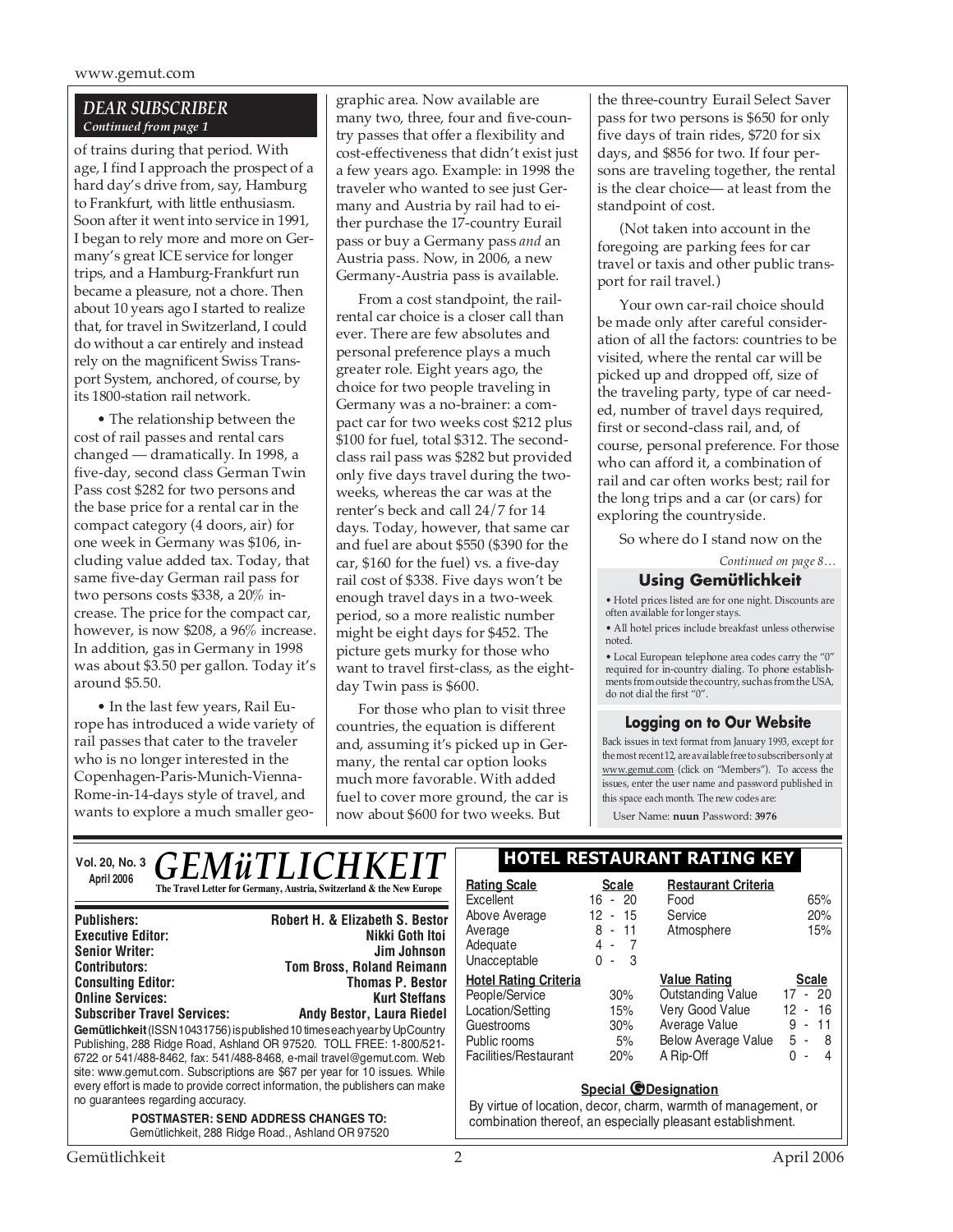## *THUN & SPIEZ Continued from page 1*

road as it curves to the right and into the town center. Continue past the traffic circle over the bridge. Turn left just after the bridge onto **Bälliz**, Thun's main shopping mile, which is only of mild interest except for the colorful Wednesday and Saturday markets. Resist, for the moment, the urge to cross the pedestrian bridge on the right just past the Altes Waisenhaus restaurant. Instead, continue another 200 meters and look for an alley on the right between the Expert Moser and Dies + Das shops to a narrow bridge across the Aare. It leads to the **Rathausplatz**, a tranquil square with newly renovated buildings, including the **Rathaus**, that date to the 16<sup>th</sup> century.

To the right of the hotel and restaurant Zunfthaus zu Metzgern (see review below), a path ascends to the town **Castle**. The reward for the climb is a view across the red rooftops.

Peek inside the castle courtyard, the scene of a gruesome  $14<sup>th</sup>$ -century crime. Above, in the impressive fourturreted castle keep, are the upper turret windows from which Count Hartmann von Kyburg was thrown to his death by his brother Eberhardt. The pair had squabbled over money, but even with his sibling out of the way, Eberhardt could not afford the castle upkeep and was forced to sell.

The entrance fee of CHF7 seems a high price to view a mediocre permanent exhibition of local crafts, toys, old timepieces, and musical instruments. The stately **Knight's Hall** offers a better impression of the castle's former importance. Original ceiling beams are treated with ox blood. If you have paid the entrance fee, head up to the turrets. The spot where Hartmann was thrown to his death offers stunning views of the Bernese Alps.

Leaving the castle courtyard, walk straight ahead in the direction of the old church. A flight of steps leads back down to the town. After exiting the covered part of the passage, turn right to explore the historic and unusually designed, split-level **Obere Hauptgasse**. Small shops line both the

## **Thun/Spiez Basics**

**Population:** Thun 41,000, Spiez 7,650 **Elevation:** 588 meters (1,830)

**Tourist Information:** Thun and Spiez Tourist Office: tel. +41/33/ 225 90 00, fax: +41/ 33/655 90 09, thun@thunersee.ch, spiez@thunersee.ch, www.thunersee.ch

#### **Driving Distances from Thun:**

|        | 151 km 94 miles  |
|--------|------------------|
|        | 190 km 118 miles |
|        | 325 km 202 miles |
| 397 km | 248 miles        |
| 629 km | 391 miles        |
|        | 449 km 279 miles |
|        |                  |

**Rail Travel:** Trains depart from Zürich airport at :13 (direct) and :39 (change in Bern) minutes past the hour, every hour. The trip takes about 1hr 45 min; 10 minutes longer to Spiez. From Geneva airport, there are trains at :01 and :36 minutes past the hour. The trip takes about 2.5 hours (change in Bern). Direct trains from Thun and Spiez depart for Bern every half hour (travel time 20 minutes from Thun, 35 minutes from Spiez) and to Interlaken (35 minutes from Thun, 20 minutes from Spiez) and its mountain railways.

**Boat Tours:** Boats depart hourly in summer (Jun. 4–Sep. 10) from the landing opposite Thun's railway station or beneath the castle in Spiez. There is also frequent service in spring and fall. In the summer, the magnificent paddle steamer, Blümlisalp, departs Thun or Spiez once a day and once in the early evening.

**Best Bets:** June is a good time to see the region, since high season hotel prices in Spiez don't start until July 1, but boats and all mountain railways are already operating on a regular schedule. In Thun, the Hotel Krone offers CHF10 reductions per guest per night for Internet bookings (www.kronethun.ch).

**Events:** Seenachtsfest (mid-summer night's festival): Thun and Spiez take turns putting on this lively event on the last Saturday in July. It includes market stands, live music, and a spectacular fireworks display over the lake. It is Thun's turn in 2006

International Barrel Organ Festival, mid-July, Thun: For two days, around 200 barrel organ players take over the old town

The wine harvest is celebrated in Spiez with a late September parade and open-air market.

## lower and upper street levels.

A broad, covered passage ends in the open square of **Mühleplatz**. On warm days, this is the liveliest part of town. Cafes and restaurants line the river, hip young adults sip lattes, and mothers with small children feed bread to the ducks and swans.

Turn left on Aarequai and contin-

ue along the river, past the small cafes or continue in the same direction by crossing over the covered sluice bridge and then getting back onto Aarequai via the road bridge on Freienhofgasse. Stay on Aarequai toward the lake and soon you will find the town's most splendid 19<sup>th</sup> century buildings. Many have been lovingly restored in recent years, including a monumental rectangular structure with a flat roof, the **Thunhof**. Built in 1875 as a grand hotel, it now houses the local town offices, as well as the city's art museum and a small café with outdoor tables overlooking the river. Inside, note the beautifully restored atrium.

Retrace your steps to the town center.

## **Serene Spiez**

Even at the height of summer, Spiez is laid back. Still, many travelers who intended only to spend the night have remained much longer and return year after year. The appeal has everything to do with what locals claim is "the most beautiful bay in Europe." Even if you don't agree, the town certainly has the right ingredients: a medieval castle, vineyards climbing the slopes, sleek sailboats crowding the harbor, and the everpresent backdrop of snowy peaks.

The town's few hotels all have rooms and restaurants overlooking the bay and are within walking distance of the train station at the top of the town. After an exhausting day in the mountains, visitors appreciate a relaxing dinner on a restaurant terrace with a view of the yacht harbor.

In Spiez, everything of importance is within walking distance, and the main hotels and restaurants are connected by well-maintained footpaths along the lakeshore and around the harbor. The town does not lack for amenities, though an attractive shopping area is notably missing.

Leave enough time to climb through the vineyards and the forest above the castle to enjoy the picturesque setting. Above the vineyards are benches, where in summer one can watch the comings and goings of the passenger vessels and the lazy progress of sailboats.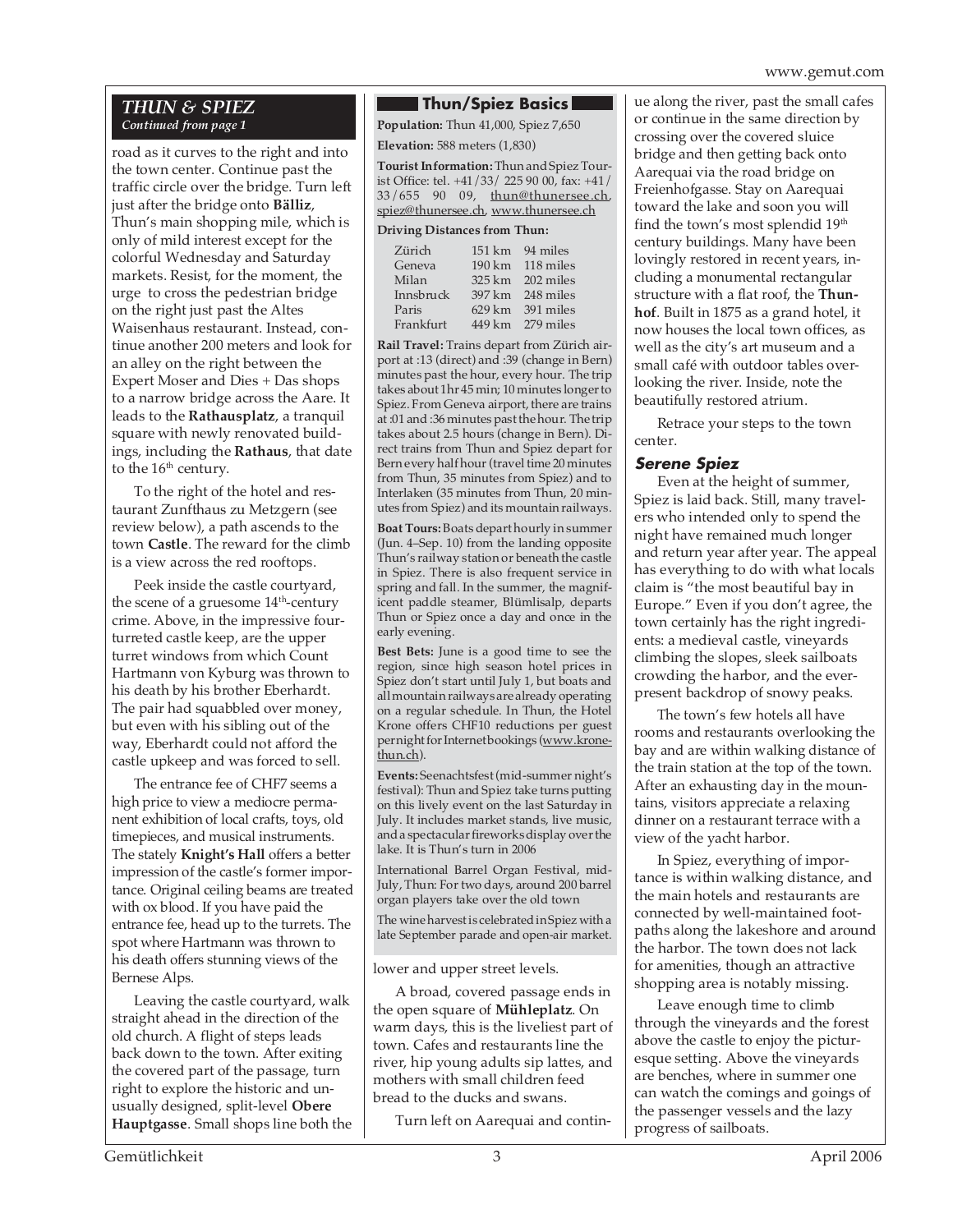A popular trail is the **Strandweg** (beach path) that hugs the lakeshore and connects Spiez with neighboring **Faulensee** to the southeast. The walk takes about 30-40 minutes in each direction, starting from the harbor. Passing through a stand of trees that covers the slope, the trail eventually comes to a fish farm and ends—rather appropriately—at a series of seafood restaurants in Faulensee.

After a hot spell in summer, the temperature of glacier-fed Lake Thun can climb to a fresh but not frigid 68- 70 degrees Fahrenheit. Take a dip from the steps of the small wooden shelter located about 200 yards after entering the forest along the Strandweg. You can change into swimming gear and store your clothing in one of the shelter's compartments. Be careful not to swim much beyond the floating platform, since the passenger boats, especially the old steamer, come quite close to shore.

Wallenrain is also popular for a swim. This grassy area is reached by taking the narrow lane leading down from the back of the castle to the lake. A more crowded option is the outdoor Olympic-length swimming pool, also located in the harbor. Entry costs CHF6. The complex includes a large lawn for sunbathing.

The 12th-century **Spiez Castle** dominates the harbor and is the town's most interesting cultural site. A tour through the various wings is a walk through the ages, from the primitive  $13<sup>th</sup>$  century tower to the ostentatious Renaissance suites. There are knights' armor and halberds to admire, plus the castle's original 17th century kitchen, tiled ovens for heating, and an unusual wine dispenser (CHF7).

## **Lodging**

## Hotel Krone

The four-star Hotel Krone enjoys a prime location on Thun's lovely main square and has just finished refurbishing its 27 rooms. They have no special ambience but are clean, bright and comfortable and offer all the essentials, including wireless Internet. Half the rooms have wall-towall carpeting, the other half laminate flooring. For CHF30 more a night, you can sleep in the "tower room;" a mini-suite with the bed in the old tower overlooking the square.

Breakfast is served in the French restaurant. Saturdays here are perfect for a long-lazy breakfast watching the locals set up their colorful market stalls in the square. Management gives a CHF10 discount per person per night for online bookings.

**Daily Rates:** Singles CHF170, doubles CHF265

**Contact:** Hotel Krone, Rathausplatz 2, CH-3600, Thun, tel. +41/33/227 88 88, fax 227 88 90, info@krone-thun.ch, www.krone-thun.ch

**Rating:** QUALITY 12/20, VALUE 10/20

## Hotel Emmental

This beautiful, old hotel on the corner of a busy intersection at the edge of the town center has simple but large rooms with character. Most are furnished with sofas and caféstyle tables and chairs. The sound of the traffic dies down after 9pm but picks up again about 6am. Breakfast is included in the price (self-service from a small buffet). The hotel restaurant has been converted into a roadhouse-style eatery, with fare (nachos, potato skins, garlic bread) more typical of the United States than Europe.

**Daily Rates:** Singles CHF80, doubles CHF160

**Contact:** Hotel Emmental, Bernstrasse 2, CH-3600, Thun, tel. +41/33/222/01 20, welcome@essenundtrinken.ch, www.essenundtrinken.ch **Rating:** QUALITY 11/20, VALUE 12/20

## Zunfthaus zu Metzgern

This grand old building, guarded by a golden lion wielding an axe, dates back to the 14<sup>th</sup> century. What was originally the official meeting place of the town's butchers is now a medium-priced restaurant and inexpensive hotel.

Location is often everything and the Zunfthaus's is excellent, at the foot of the castle on the Rathausplatz near the Krone. The hotel has 10 Spartan but spacious nonsmoking rooms that not lost their historic charm despite having recently been renovated. Unfortunately, none have TVs or *en suite* bathroom facilities,

other than a sink. Modern shared bathrooms are located in the corridors.

One of the best options is the corner room with arched windows overlooking the square. The hotel does not offer breakfast, but guests can pay CHF16 per person for the buffet at the Hotel Krone. There are also a couple of nearby tea rooms and bakeries that can provide a light meal to start the day.

**Daily Rates:** Singles CHF50, doubles CHF100 (breakfast not included) **Contact:** Zunfthaus zu Metzgern, Untere Hauptgasse 2, Rathausplatz, CH-3602, Thun, tel. +41/33/222 21 41, fax 222 21 82, info@zumetzgern.ch, www.zumetzgern.ch. Prop: Renate Fankhauser -Martin Moser, **Rating:** QUALITY 10/20, VALUE 15/20

## Bellevue

The Bellevue is the better choice of the two Spiez hotels on Seestrasse, both of which view the harbor. Walter Maurer's grandparents converted the old building to a hotel in 1944 and he is now the third generation to run it, together with his wife, Veronika, and their two small children. The south-facing rooms have splendid views of the lake with either small balconies or access to a large sundeck. All rooms, which will soon be in need of a refurbishing, have bathrooms with toilet with shower.

For breakfast, the Maurer's put the accent on fresh fruit and a variety of muesli, as well as fresh bread and croissants. Another plus: The Spiez harbor is only a 5- to 10-minute walk from here along quiet alleys, and the train station is an equal distance away at the top of the town.

**Daily Rates:** Singles CHF72-80, doubles CHF124-140

**Contact:** Hotel Bellevue, Seestrasse 36, CH-3700, Spiez, tel. +41/33/654/ 84 64, fax 84 48, hotel@bellevuespiez.ch, www.bellevue-spiez.ch. Prop: Family Maurer **Rating:** QUALITY 12/20, VALUE 14/20

## Seegarten Marina

A more expensive yet still good value option is the three-star Seegarten Marina, located in the yacht harbor. If you prefer to be right next to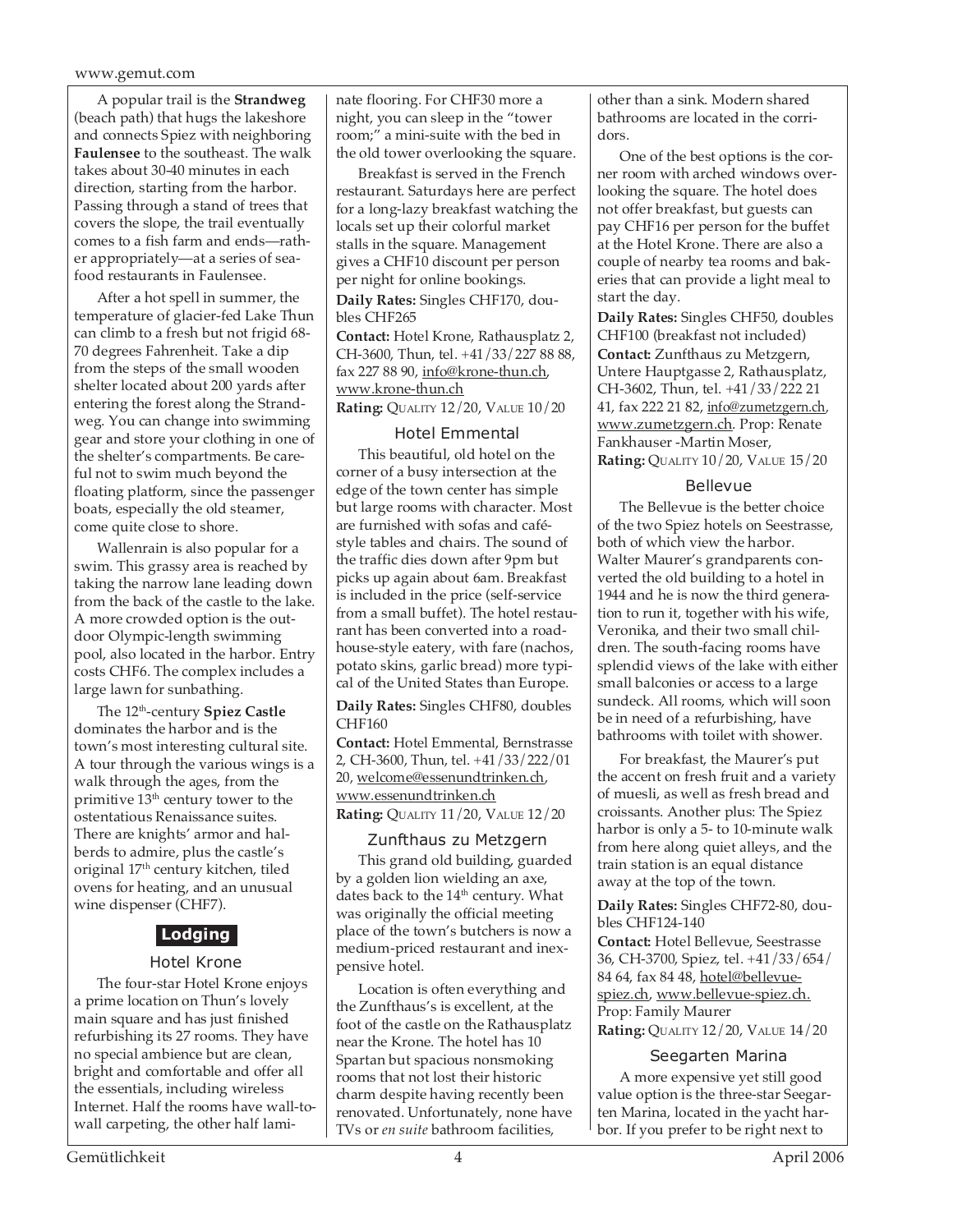the lake and listen to the gentle clanking of sailboat masts during the night, then this is the right place. Rooms are comfortable, with balconies and full bathrooms. The restaurant terrace below is busy on warm summer evenings, so the constant chatter and clinking of wine glasses could spoil your sleep if you like to turn in early.

**Daily Rates:** Singles CHF100–120, doubles CHF160–210

**Contact:** Seegarten Marina, Schachenstrasse 3, CH-3700, Spiez, tel. +41/ 33/655/67 67, fax 67 65, reception@seegarten-marina.ch, www.seegarten-marina.ch/ **Rating:** QUALITY 12/20, VALUE 12/20

## **Food**

## Dampfschiff

This immaculately restored restaurant is closely linked with the beginnings of tourism on Lake Thun. In the 1830s, the 200-year-old house was converted by the brothers Knechtenhoferin into an inn to take advantage of its location at the landing where they had launched the lake's first passenger steamboats. Old prints of the lake's fleet decorate the walls. They have been collected by the building's owner and architect, Rolf Lemberg, a German with a passion for the grand old vessels. He is responsible for restoring the restaurant as well as the Lötschberg paddle steamer which plies neighboring Lake Brienz, and Blümlisalp, a Lake Thun steamer.

The restaurant's historic ambience, with its small rooms and low ceilings, has not been lost. Take time to admire the lovely old prints on the walls, and make sure to book a table in the restaurant's conservatory.

A meal might begin with a Gorgonzola mousse accompanied by pear slices soaked in red wine (CHF16). For the main course, perhaps a tender veal steak with porcini mushrooms, an herb risotto, and crispy, fresh vegetables (CHF46). The filet of beef baked in an herb mascarpone comes with vegetables and mashed potatoes laced with black olives—an unusual but tasty combination (CHF44).

Chef Michael Schürch purchases ingredients and produce from local suppliers and in summer uses fresh, wild herbs gathered from fields in the nearby countryside. He makes a "blue potato" soup when the spud is in season, buying from a local farmer who has re-cultivated heirloom varieties.

He also creates irresistible desserts (CHF11–14): chestnut mousse, an ice-cold schnapps parfait served with marinated raisins, and in season, a parfait with fresh elderberries. Two-course lunches range from CHF18–22, without drinks.

**Contact:** Dampfschiff, Hofstettenstrasse 20**,** Thun, tel. +41/33/221 49 49, kontakt@dampfschiff-thun.ch, www.dampfschiff-thun.ch, Prop: Family Schürch

**Rating:** QUALITY 18/20, VALUE 14/20

## Zunfthaus zu Metzgern

In the heart of the old town, the restaurant of the Zunfthaus zu Metzgern boasts a lovely outdoor terrace at the foot of the castle and an informal Swiss dining room. The latter is stylish without being overstated, and the indirect lighting highlights its historical features. Italian chef Gilberto Rabozzi took over the kitchen a few years ago, and, together with managers Renate Fankhauser and Martin Moser, has put the accent on fresh, organic cuisine at affordable prices. The restaurant has won the World Wildlife Fund's (WWF) Goût Mieux seal of approval for being an environmentally responsible operation. About half of the dishes on the menu are made using only organic ingredients.

By relying on his Italian training and experiences in India, Señor Rabozzi uses local and exotic ingredients to create dishes that probably can best be described as Swiss-fusion. A creamy spinach pasta sauce is made with local Gruyère cheese, instead of Parmagiano. A salad of Mâche (lamb's lettuce) features a tangy, housemade dressing and a slice of fresh, whole-wheat bread. Another stellar opener is warm goat's cheese laced with peppercorns and smothered in olive oil. Sun-dried

tomatoes on the side add just the right note of sweetness (CHF11).

Señor Rabozzi also does wonders with the classic Swiss dish, *Kalbsgeschnetzeltes nach Zürcher Art* (tender, sauteed veal strips served in a cream sauce, CHF29.50). Accompanying *Rösti* (traditional fried potatoes) is perfectly crisp. Vegetarians choices include Indian dahl with coconut vegetables and rice (CHF24), or a plate of pasta with fresh goat's cheese and eggplant (CHF22). Two-course lunches are in the CHF14–19 range.

**Contact:** Zunfthaus zu Metzgern, Untere Hauptgasse 2, Thun, tel. +41/ 33/222 21 41, fax 222 21 82, info@zumetzgern.ch, www.zumetzgern.ch Prop: Family Moser **Rating:** QUALITY 16/20, VALUE 15/20

## Bellevue

Like most Swiss lakes, Lake Thun has a small number of professional fishermen who sell their catch to local restaurants, including the Bellevue, which is a member of a Swiss association of restaurants that specialize in fresh, local fish.

Whitefish is the lake's most com-

## **Key Websites for the Traveler**

**• www.gemut.com** Gateway site for travelers to Germanic Europe, including car rental, rail passes, hotel bookings, traveler feedback, travel tips, and past issues (free access to back issues for subscribers; see log-on info on page 2).

**• www.viamichelin.com** The Michelin database of hotels and restaurants, plus great interactive trip planning tools

**• www.travelgearnow.com** Guidebooks, maps, travel accessories, luggage, all at 10 percent off for subscribers

**• www.webflyer.com** Informative frequent-flyer forums make this a must for air travelers

**• bahn.hafas.de/bin/query.exe/en** German rail website, with train schedules throughout Europe, as well as Germany

**• www.sbb.ch/index\_e.htm** Swiss and European rail schedules

**• www.ski-europe.com** Top Web resource for skiers with much data on Alpine resorts

**• www.myswitzerland.com** Website of Switzerland's national tourist authority

**• www.germany-tourism.de** Germany's national tourist authority

**• www.austria.info/us** Austria's national tourist authority

**• www.historicgermany.com** Website for an alliance of historic German cities

**• www.thetravelinsider.info** Info on electronic devices used by travelers — cell phones, computers, etc.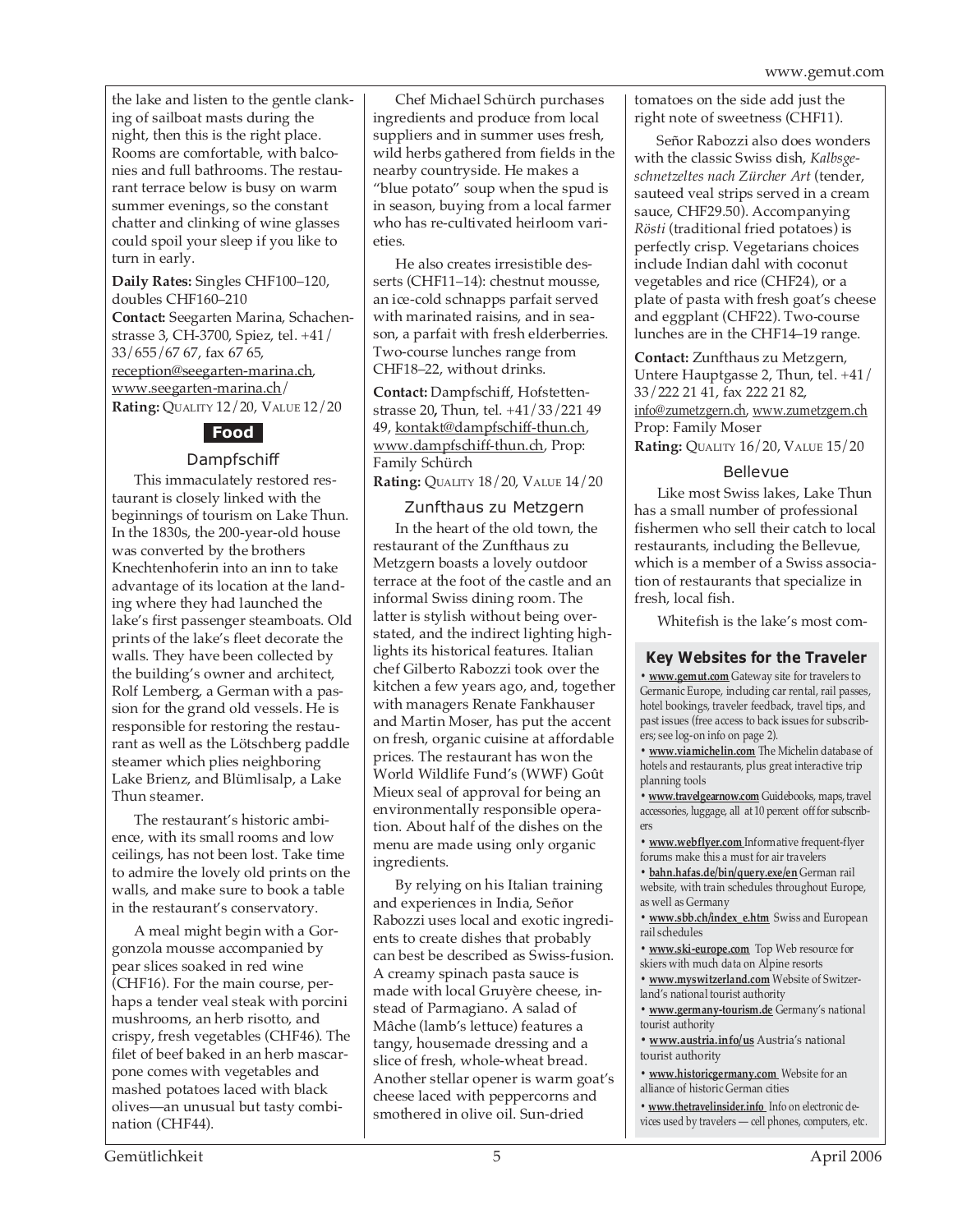mon variety, and Walter Maurer's interpretation of fried whitefish filet "Berner Art" (CHF31.50) is a Swissstyle sweet and sour. The generous serving is topped with sautéed apple slices, diced peppers, spring onions, and served on a bed of golden *Rösti*. A walleye filet (CHF33.50), dredged in sesame seeds and a coconut-lemon sauce, arrives with a topping of baby carrots slices. On the side are *Capuns*, a traditional dish from southeastern Switzerland, made of air-dried beef, sausage, and ham, and cooked in a *Spätzli* dough and wrapped in a chard leaf. The combination of the earthy capuns and the flaky fish makes for a pleasant surprise, and is indicative of how varied Swiss cuisine can be. A Spiez white wine, such as Riesling X Sylvaner, matches well with the restaurant's fish dishes.

For dessert, the Bellevue makes its own parfaits and apple pie, and its ice cream comes from an organic farm in the mountain community of Lenk.

The restaurant has two rooms: a brightly refurbished *Stube* (smoking permitted) at the front where one can dine or simply order a drink, and a larger, non-smoking space on the lakeside. Ask for a table with a harbor view.

**Contact:** Hotel Bellevue, Seestr. 36, Spiez, tel. +41/33/654 8464, fax 654 8448, hotel@bellevue-spiez.ch, www.bellevue-spiez.ch. Prop: Family Maurer

**Rating:** QUALITY 16/20, VALUE 14/20

## Seegarten Marina

Due to its location and large number of patio tables, this is Spiez's most popular restaurant on warm, summer days and evenings. The menu consists of standard Swiss fare plus pizzas. Unfortunately, service and quality are hit and miss.

**Contact:** Seegarten Marina, Schachenstrasse 3, Spiez, tel. +41/33/655 6767, reception@seegarten-marina.ch, www.seegarten-marina.ch/ **Rating:** QUALITY 9/20, VALUE 10/20

## Schloss Pintli

A little bit closer to the boat landing than the Seegarten Marina, this small restaurant is a favored by members of the local yacht club. The patio

is a little more intimate than the Seegarten, and the food of a generally good standard.

**Contact:** Seestrasse 63, Spiez, tel. +41/33/654 66 24

**Rating:** QUALITY 12/20, VALUE 12/20

## *BACKROADS OF GERMANY Continued from page 1*

markets, music, and merriment. Special events are planned for June 17-18.

We checked in to its **Hotel Vier Jahreszeiten** on a warm Sunday afternoon last July after phoning earlier in the day to reserve a room. The hotel dates from 1605, and our room, Number 105, a comfortably-sized double featured high ceilings, wood floors, antique furnishings, and windows opening directly onto the town's main street, Hauptstrasse. But other than a couple of straightbacked chairs and the bed, there was no place to sit; a drawback had we planned to stay more than one night. The price, with a good buffet breakfast, was €93 for two persons.

After a 40-minute exploration of the town, we found two chairs in the shade in front of the Hotel Behringer on the town's main square and ordered glasses of the local white wine (€2.6 each).

Volkach is unspoiled by commerce — no McDonald's or KFCs and retains much of its ancient character, with narrow lanes, numerous half-timbered houses and handsome baroque buildings.

Though we didn't see it, the  $15<sup>th</sup>$ century **Maria im Weingarten** pilgrimage church on a hill outside town contains the *Madonna im Rosenkranz*, carved by Tilman Riemenschneider (his most famous work is a 1504 altarpiece in Rothenburg's St. James Church).

The late afternoon and early evening were passed reading our books in the Vier Jahreszeiten's quiet, tree-shaded garden, where a beer costs €1.9 .

The hotel has no restaurant but sent us a few steps down the street to **Weinstube Torbäck**, where, in a small outdoor courtyard, the food was well-prepared, plentiful and

inexpensive. Main courses ranged from a massive platter of buttery, rich pappardelle — similar to fettucine, but wider — for  $€8.5$ , to four tender, juicy pork medallions in a cognac cream sauce. With a liberal covering of sauteed mushrooms, a mixed salad of fresh lettuce and sliced vegetables, and *Röstinchen*, small fried potato patties in the Swiss style, the price was €11.8. A quarter liter of red wine, *Spätburgunder*, cost €6.8 and onethird liter of *pils* was €1.8. We ended the evening with ice cream, chocolate sauce and whipped cream ( $\epsilon$ 2.8), and *Pfirsichlikör*, a peach-flavored, liqueur, for €1.6. The final bill for beer, wine, salads, main courses, the shared dessert, and the liqueur, was a value-winning €38.

**Daily Rates:** Singles €52-100, doubles €75-120

**Contact:** Hotel Vier Jahreszeiten, Hauptstrasse 31, D-97332, Volkach, tel. +49/09381/8484-0, fax 8484-44, vierjahreszeiten-volkach@t-online.de, www.vierjahreszeiten-volkach.de. Christina Fuchsberger.

**Rating:** QUALITY 13/20, VALUE 15/20

**Contact:** Weinstube Torbäck, Hauptstrasse 35, tel. +49/09381/716 171 **Rating:** QUALITY 12/20, VALUE 15/20

## **The Drive**

The 1:150,000 scale *ADAC Maxi-Atlas for Germany* reveals a confusing array of route choices for the approximately 80-kilometer, meandering drive from Volkach to Niederstetten, located about 25 kilometers straight west of Rothenburg. One can, of course, zip down the Autobahn from Würzburg to Rothenburg and be in Niederstetten in just over an hour; but a better idea is to strike out over backroads and take a full day getting there.

You might, for example, go south to medieval **Kitzingen**, a center for the Franconian wine trade, then to **Markbreit** with its 16<sup>th</sup> century town hall and Black Tower, and from there straight west to **Ochsenfurt**, where the town's 14<sup>th</sup> century church displays a statue by Riemenschneider.

From Ochsenfurt, work your way south through peaceful, rolling farm country, using the atlas to choose *Continued on page 8…*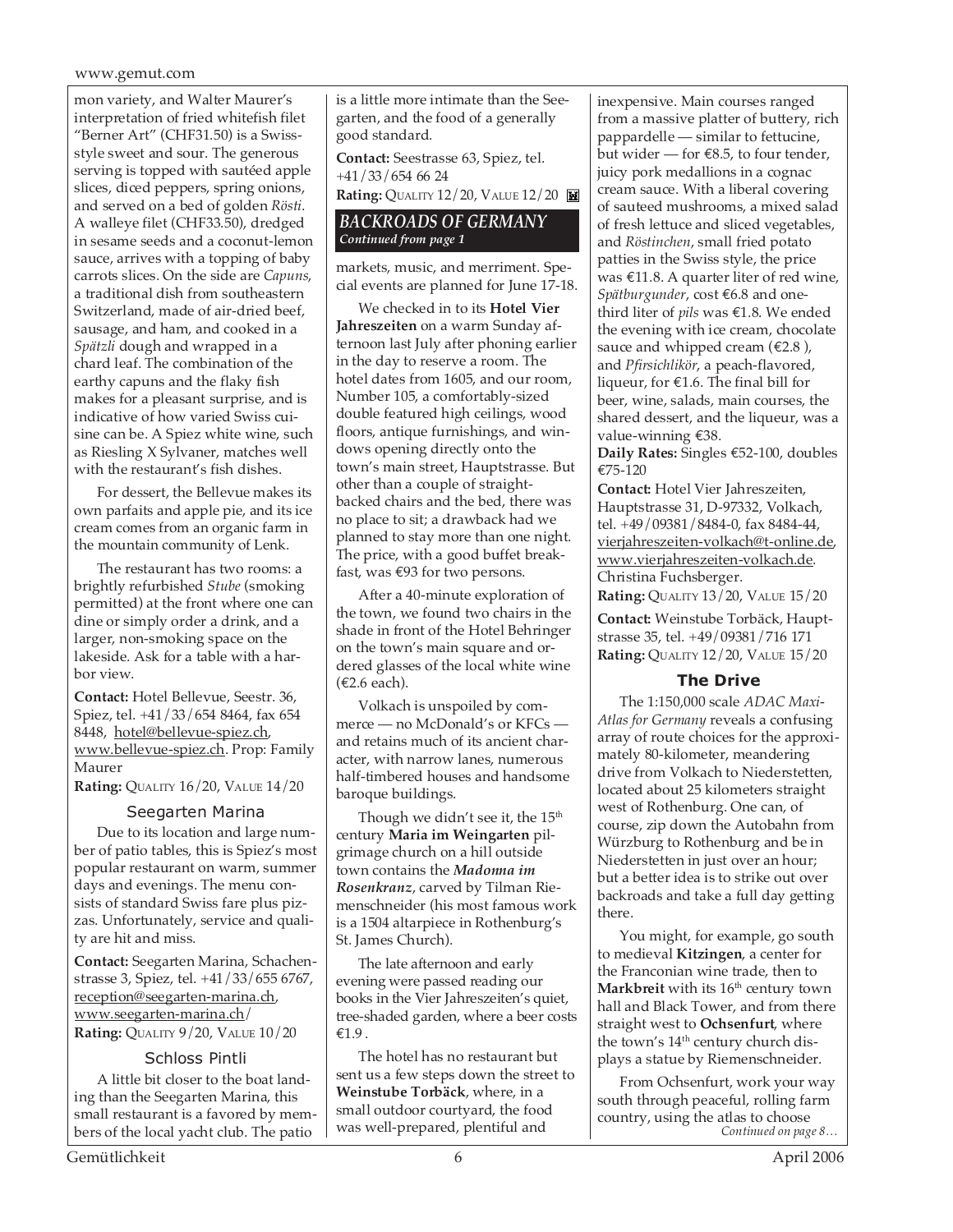## *Germany's Fastest Trains: 200 MPH on the InterCity Express*

## By Ernest H. Robl

**G**ermans like to travel fast—on and off the *Autobahn*. Whether it's a wide open highway or an InterCity Express (ICE) train, speed and style have long defined their approach to getting around. Now in its third generation, the 15-year old ICE carries passengers between major German cities at speeds up to 330 kilometers per hour (205 mph). Travelers appreciate the efficiency, comfortable ride and lack of security checks. And, when one factors in trips to and from the airport, traveling by ICE can often be faster than flying because the trains deliver passengers to the heart of the city.

The impression of most first-time ICE travelers is that the ride doesn't feel different from a conventional train—in fact, it's often so smooth you don't realize you're moving at 150-plus miles per hour. Objects near the tracks flash by, but the speed is less noticeable when focusing on distant scenery. You'll know you're cruising, however, when you pass traffic on a nearby Autobahn.

Even if you don't need to go from point A to point B, an ICE trains is worthwhile if only for the ride. Plus, this year, the first generation of ICE trains will undergo a major overhaul that includes refurbishing the interiors.

## **Notable Routes**

While ICE trains now reach most major German cities, two routes are of special interest:

**• Würzburg-Hannover:** The original Würzburg-Hannover corridor, part of the Munich-Hamburg route, still offers one of the longest ICE trips within Germany; especially for those who go all the way from Munich to Hamburg. Along the way, you will see how well the original design and engineering have held up.

**• Frankfurt-Cologne:** This relatively short run was the first ICE route in which the engineering allowed trains to reach speeds of 330 km/h (205 mph). It opened in 2002 after more than a decade of planning and construction, has the steepest grades of any high-speed line in the world, ranging up to 4 percent. (On

railroads, anything over 1.5 percent is considered steep, and even mountain lines in Austria and Switzerland seldom exceed 3 percent gradients.)

Since it was built through a densely populated area, the line had to follow an existing Autobahn to avoid displacing large numbers of people; thus the scenery doesn't equal that of older Rhine routes. Conventional trains, offering more scenic vistas, still run along the Rhine. A good strategy is to take the scenic route in one direction and an ICE in the opposite direction. (Note: The new, super-fast ICE3 trains, the only ones permitted on this line, now range far beyond Cologne, should you wish to continue on.)

## **Buying Tickets**

Germany classifies its intercity lines in three categories: heritage lines, served by conventional trains (and carrying ICE trains in and out of urban areas); upgraded lines (*Ausbaustrecken*) carrying conventional and high-speed trains at speeds up to 200 km/h (160 mph); and purposebuilt new high-speed lines (*Neubaustrecken*). Dedicated high-speed lines carry only ICE trains.

Individual trip tickets for ICE trains require a supplement to the normal fare. However, rail passes are equally valid on ICE trains as on all other trains—without having to pay the ICE supplement. Considering that a one-way fare on an ICE can cost in excess of €100, both Eurail and Germany-specific passes — such as the German Twin Pass (four day unlimited travel at \$150 per person second class, and \$200 per person first-class) — are a great bargain. Discounts are available to frequent travelers, but even at normal prices, ICE trains are popular with business travelers, as they can work on the train rather than having to concentrate on driving.

Unlike the French TGV high-speed trains, the DB does not require a seat reservation for ICE trains. You can, of course, reserve a seat in Germany for about 3 euros, a good idea at peak travel times. Tip: When making a reservation in Germany you might ask to be seated at the front of the train, immediately behind the train operator. The view down the track at 160-plus mph is a bit of thrill.

## **15 Years of High Speed Rail**

Germany joined the high-speed rail bandwagon slightly behind France and Japan, but had the benefit of their experience in the design of both rolling stock and lines. Many who traveled on both the first generation ICE and the original French TGV high-speed trains found the ICE more comfortable and more appealing.

As the ICE concept started before German reunification, the first high-speed routes were all in the former West Germany. The initial line, opened in segments, was a racetrack between Munich in the South and Hamburg in the north, with Frankfurt am Main served via upgraded spur lines.

The first ICE trains consisted (and still do) of 14 intermediate cars, including a dining car, bracketed by an engine on either end. These 'consists' stay together and are only separated for major maintenance work.

While this concept worked fine on the heavily traveled north-south route, it did not fit less frequented routes or ICE trains that would run part of their trips on a dedicated high-speed line but then branch off at slower speeds to reach other cities. That led to the second generation, mostly identical to the first but consisting of only one engine and seven cars, the last of which had a control cab, so that the train could operate in either direction, with the engine pulling or pushing.

Two trains can be coupled together and run as a set controlled by a single engineer over part of their route, then split to go in different directions.

The third generation ICE3 is an entirely new design, laid out for higher speeds and able to operate into other countries (you can, for example, ride an ICE3 to Interlaken and Zürich) with different voltage and signal systems. Like the ICE2, they have one engine and seven cars per set and can be run as double sets.

An intermediate version using tilt technology for increased speeds on winding older routes was less successful and sidelined after a short period of operation. The DB is trying to sell this equipment to another country, but, so far, has found no takers.

*Continued on page 8…*